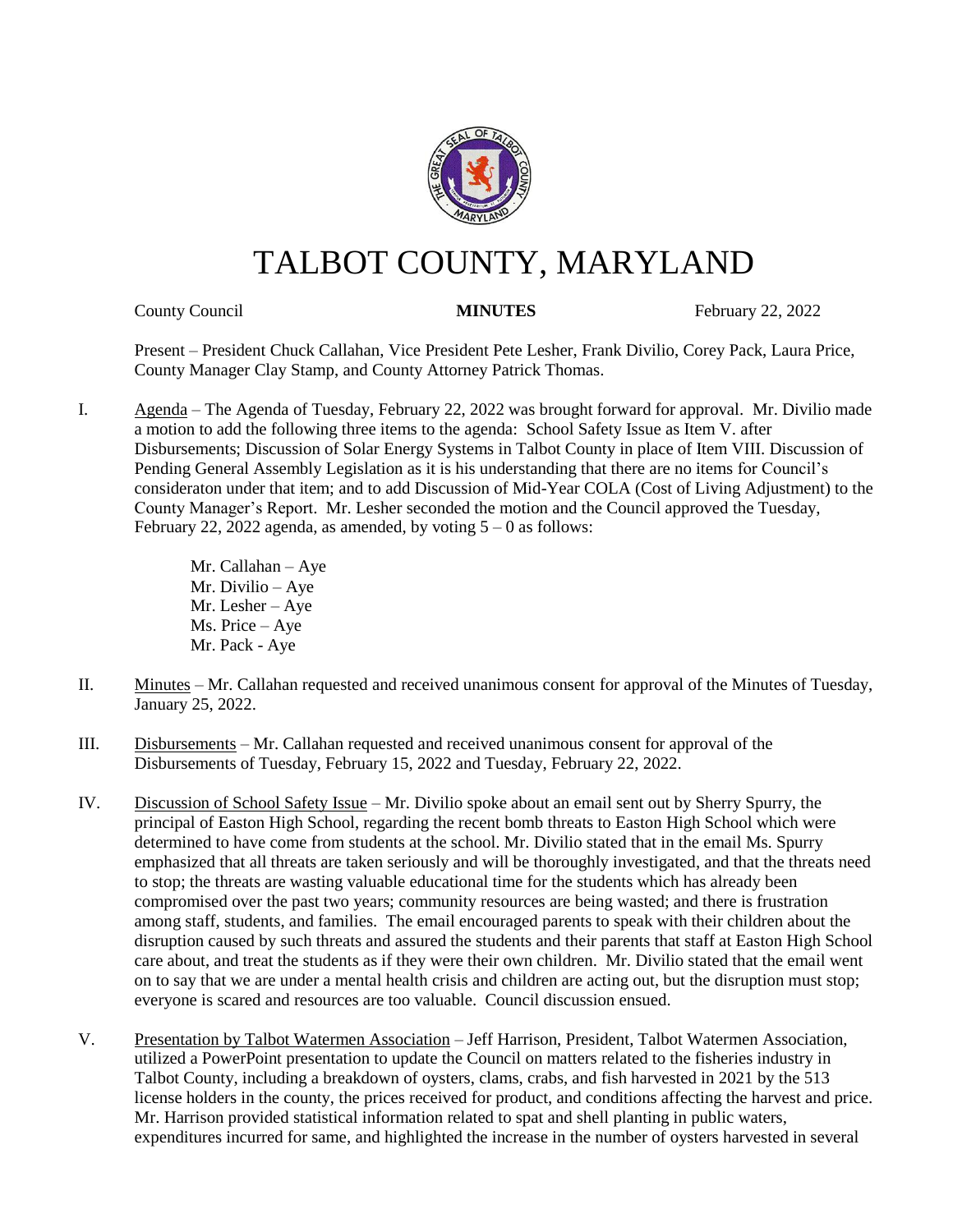locations. He outlined several recommendations of a consensus of the Oyster Advisory Commission in order to rebuild the oyster population, increase habitat, and enhance harvest revenue, while reducing nitrogen and phosphorus in the Chesapeake Bay and its tributaries. He expressed concern with the Nutrient Credit Program, stating that while aquaculture and bottom culture (dredging) have had their nutrient credits approved, nutrient credits for the public fishery have been denied. Mr. Harrison concluded his presentation by outlining the Talbot Watermen Association's scholarship program and by expressing his appreciation to Council for their continued support. Council discussion ensued with Mr. Harrison as various information was presented.

### VI. Council Discussion of Proposed Text Amendments:

- Application by Historic Bed-and-Breakfast George Brooks House, Rolles Range Road, St. Michaels, Maryland to Utilize Existing Structures in Critical Area as Additional Guest Rooms
- Application by 6670 Cedar Cove, LLC to Add Definition for "Rural Retreat" to Article IX, §190-78, Talbot County Code

were brought forward for discussion. Miguel Salinas, Talbot County Planning Officer, outlined the process by which an individual may request an amendment to Chapter 190 Zoning, Subdivision and Land Development regulations of the Talbot County Code. He stated that once a proposed text amendment is submitted, the matter comes before the Council; if any member of the Council determines that the subject matter of the proposed text amendment has comprehensive impacts on the general welfare of the county, staff can be directed to draft the proposed amendment and submit a staff report to the Planning Commission for a recommendation to the Council prior to possible introduction of legislation. He stated that the same process applies if the proposed text amendment pertains to a specific land use, rezoning, etc. Brendan Mullaney, agent for Rolles Range Partners, LLC, briefed the Council on the reason for his client's request for a text amendment and Council discussion ensued. At Council's request, Mr. Salinas and Patrick Thomas, County Attorney, outlined the process for moving a proposed text amendment forward to the Planning Commission. Zach Smith, agent for 6670 Cedar Cove, LLC, briefed the Council on the reason for his client's request for a text amendment and Council discussion ensued. Via straw poll, Mr. Callahan, Mr. Divilio, and Mr. Pack approved moving both applications forward to the Planning Commission for their review and consideration.

### VII. Eligible for Vote:

Resolution No. 308, A RESOLUTION TO RESCIND ADOPTION OF RESOLUTION NO. 281, A RESOLUTION TO AMEND THE TALBOT COUNTY COMPREHENSIVE WATER AND SEWER PLAN (THE "PLAN") TO RECLASSIFY AND REMAP PORTIONS OF CERTAIN REAL PROPERTY LOCATED IN THE TOWN OF TRAPPE, MARYLAND, ASSOCIATED WITH THE LAKESIDE PLANNED UNIT DEVELOPMENT (THE "LAKESIDE PROJECT") (FORMERLY KNOWN AS "TRAPPE EAST"), FURTHER DESCRIBED AS TAX MAP 54, PARCEL 304; TAX MAP 55, PARCELS 14, 15, 17, 19, 44, 65, 83, AND 85; AND, TAX MAP 59, PARCEL 4, THE TOTAL AREA CONSISTING OF EIGHT HUNDRED SIXTY-FIVE ACRES, MORE OR LESS (THE "PROPERTY"), FROM "S-2" AND "W-2" (AREAS WHERE IMPROVEMENTS OR EXTENSIONS TO EXISTING, OR CONSTRUCTION OF NEW COMMUNITY, MULTI-USE, OR SHARED SANITARY FACILITIES ARE PROGRAMMED FOR PROGRESS WITHIN THREE TO FIVE YEARS) TO "S-1" AND "W-1" (AREAS SERVED OR TO BE SERVED BY COMMUNITY, MULTI-USE, OR SHARED SANITARY FACILITIES WHICH ARE EXISTING, UNDER CONSTRUCTION, OR HAVE IMMEDIATE PRIORITY STATUS); TO AMEND THE PLAN TO ADD CERTAIN WATER AND SEWER CAPITAL PROJECTS RELATED TO THE LAKESIDE PROJECT AND EXISTING SYSTEMS FOR THE FISCAL YEARS 2020 THROUGH 2030; AND, TO AMEND THE PLAN TO UPDATE THE NARRATIVE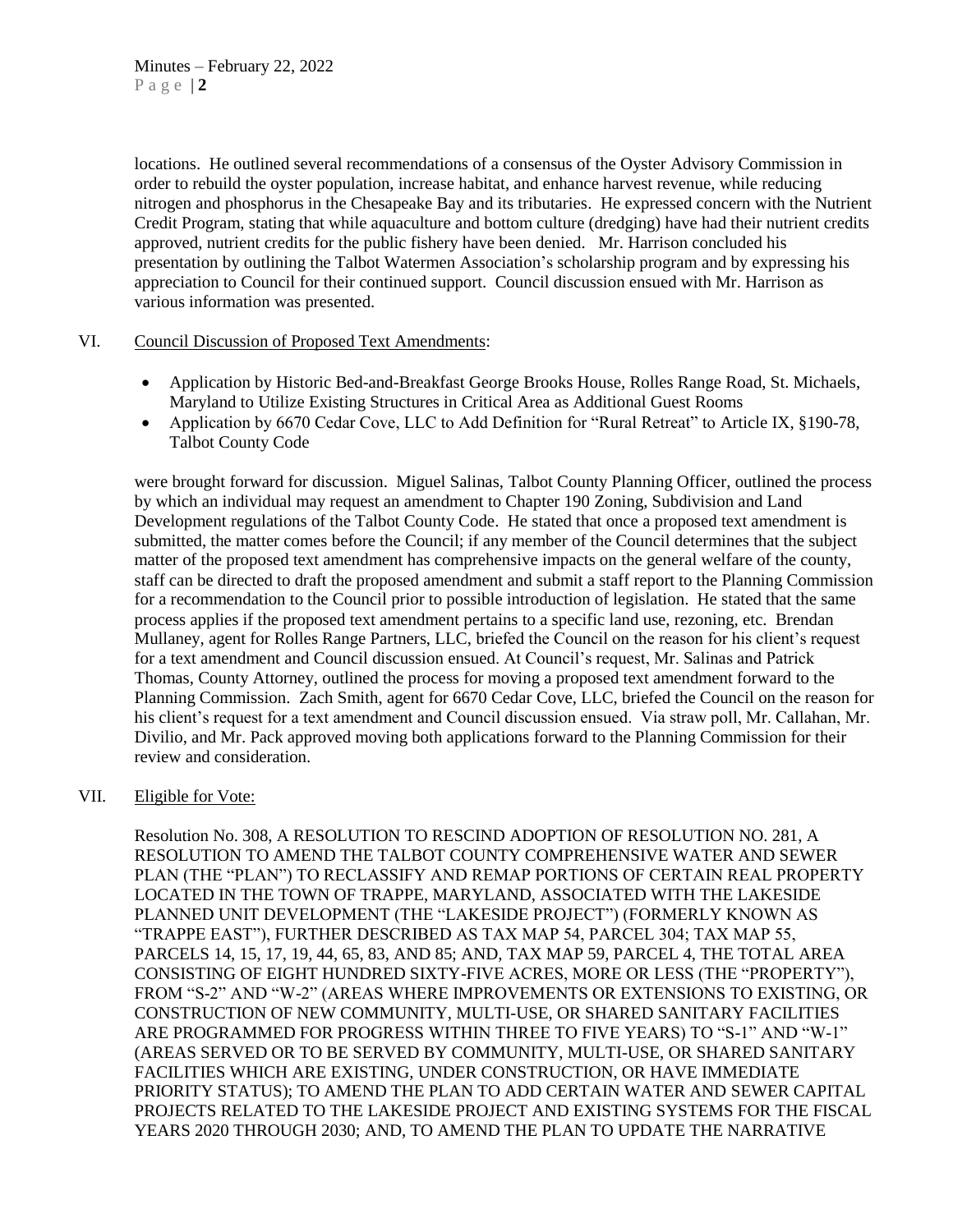DESCRIPTION IN THE PLAN RELATIVE TO THE LAKESIDE PROJECT AND EXISTING SYSTEMS, *as amended*, WITHOUT PREJUDICE, was read into the record by the Clerk and brought forward for vote. Mr. Lesher, sponsor of the legislation, stated that the Council had held a joint work session with the Planning Commission the previous week and that the Council had agreed to wait to receive a written opinion from the Planning Commission on Resolution No. 308 as to whether the legislation is consistent with the County's Comprehensive Plan. He stated that the matter will be deliberated by the Commission at its March 2, 2022 meeting; Resolution No. 308 can then come back before the Council at its next meeting (March 8, 2022). Mr. Lesher requested Council's consideration to follow the plan agreed upon at the work session and to defer action on the legislation until the next meeting. Council discussion ensued. Resolution No. 308 is eligible for vote on Tuesday, March 8, 2022.

Resolution No. 313, A RESOLUTION TO AMEND THE TALBOT COUNTY COMPREHENSIVE WATER AND SEWER PLAN REGARDING THE CONNECTION OF PHASE 1, SECTION 1 OF THE LAKESIDE PROJECT TO THE EXISTING TRAPPE WASTEWATER SYSTEM, was read into the record by the Clerk and brought forward for vote. Ms. Price stated that the Council had received an initial opinion from the Planning Commission that Resolution No. 313 was inconsistent with the County's Comprehensive Plan. She stated that at the January 25, 2022 Council meeting, an amendment to the resolution was read into the record and introduced but it was not clear at the time whether a vote needed to be taken on the amendment before it was sent to the Planning Commission. She stated that following the January 25, 2022 Council meeting, Mr. Lesher had met with County Attorney, Patrick Thomas, and it was Mr. Thomas' professional opinion that as it only takes one Council member to introduce a resolution before it goes to the Planning Commission, and that the same would be true for an amendment as well; no vote by the Council on the amendment is required. Ms. Price stated that she would like to hear what the Planning Commission has to say regarding the amendment. Mr. Callahan asked Ms. Price if she would like to withdraw her sponsorship of Resolution No. 313; Ms. Price stated that she did not wish to withdraw her sponsorship of either the resolution or the amendment but instead wanted to follow procedure. Council discussion ensued. Miguel Salinas, Planning Officer, outlined the role of the Planning Commission in the process. Council discussion again ensued. At Ms. Price's request, Mr. Thomas again clarified that, in his opinion, no vote by the Council is needed on Amendment No. 1 to Resolution No. 313 prior to the amendment being forwarded to the Planning Commission for review. Council discussion ensued. Resolution No. 313, and amendment, are eligible for vote on Tuesday, March 8, 2022.

Bill No. 1496, A BILL TO REPEAL AND REENACT CHAPTER 102, "PARKS AND RECREATION," TALBOT COUNTY CODE AND TO ENACT A NEW CHAPTER 76 ENTITLED "GOLF BOARD," was read into the record by the Clerk and brought forward for vote. Prior to the vote, Preston Peper, Director, Talbot County Department of Parks and Recreation, stated that the purpose of the legislation is to codify the rules and regulations of the Department of Parks and Recreation so that same are more enforceable. Mr. Divilio, Council liaison to the Parks and Recreation Advisory Board, cited examples of vandalism and trash at County parks and that the legislation would provide Mr. Peper and his staff with the enforcement mechanism he needs to keep the parks safe for members of the community. The Council approved Bill No. 1496 by voting  $5 - 0$  as follows:

> Mr. Callahan – Aye Mr. Divilio – Aye Mr. Lesher – Aye Ms. Price – Aye Mr. Pack - Aye

Bill 1496 will become effective as provided for in the legislation.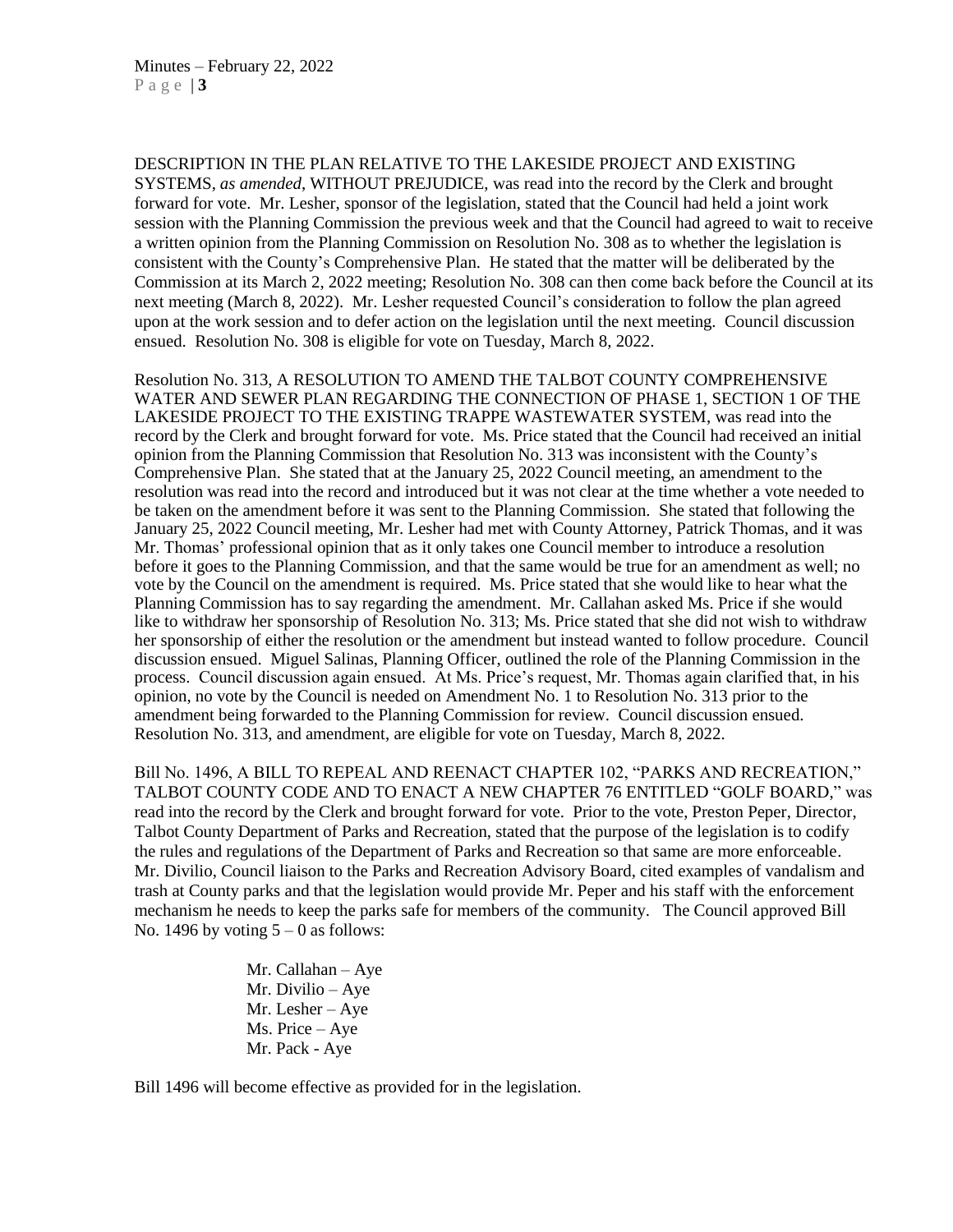- VIII. Discussion of Pending General Assembly Legislation: There was no legislation to be discussed.
	- IX. Discussion of Solar Energy Systems (SES) in Talbot County, Maryland Miguel Salinas, Talbot County Planning Officer; Chip Councell, Chairman, Talbot County Planning Commission – Mr. Salinas stated that the County Council and the Planning Commission had held a joint work session, at the request of the Planning Commission, earlier in the day to discuss the County's current regulations with regard to the placement of solar energy systems in the county, the potential impact of large-scale solar systems on prime agricultural land in the county, and whether it might be possible to mitigate for the use of prime agricultural land and soils taken up by the solar energy systems. Mr. Councell stated that, in his opinion, the County may want to consider amendments to the current solar regulations to provide for agricultural offsets, including possibly, an in-lieu-of-fee-type program whereby the developers of solar energy systems in Talbot County would provide contributions, on a per-acre basis, to a restricted fund which could then be combined with matching funding from the State of Maryland Agricultural Land Preservation Fund (MALPF) program to acquire permanent easements on agricultural land. Council discussion ensued with Mr. Salinas and Mr. Councell. Mr. Lesher requested that staff draft legislation for Council's consideration that would provide a temporary moratorium on applications for large-scale solar systems in Talbot County for a period of five (5) months in order to allow legislation to go through Planning Commission review for text amendment, and through the legislative process. Council discussion ensued as to the length of time for the moratorium; Mr. Divilio seconded the motion and Council discussion again ensued. County Attorney, Patrick Thomas, clarified that no motion, second, or vote was necessary as any Council member can direct staff to draft legislation.
- X. County Manager's Report:
	- A. Request from Department of Public Works Requested Council approval of the County Engineer's recommendation to submit a Letter of Intent to the Maryland Department of the Environment (MDE) to have Talbot County assume ownership and operation of The Preserve at Wye Mills wastewater treatment plant as was previously discussed at the November 9, 2021 Council meeting. County Engineer, Ray Clarke, briefed the Council on his discussions with MDE and the County Attorney to date regarding the process required to have the County assume ownership and operation of the facility, including an amendment to the County's Comprehensive Water and Sewer Plan. Upon motion by Mr. Lesher, seconded by Mr. Divilio, the Council approved submitting a Letter of Intent to MDE as outlined by voting  $5 - 0$  as follows:
		- Mr. Callahan Aye Mr. Divilio – Aye Mr. Lesher – Aye Ms. Price – Aye Mr. Pack – Aye
	- B. Discussion of Mid-Year COLA (Cost of Living Adjustment) Requested Council to fund a 3.5% mid-year Cost of Living Adjustment (COLA) for County employees; funding for the COLA would total \$408,500 and come from Contingency Funds which Mr. Stamp certified are available; if approved, the increase would be retroactive to January 1, 2022, leaving the remaining balance of \$347,408 in Contingency Funds. Council discussion ensued. Upon motion by Mr. Divilio, seconded by Mr. Lesher, the Council approved use of Contingency Funds as outlined by voting  $5 - 0$  as follows: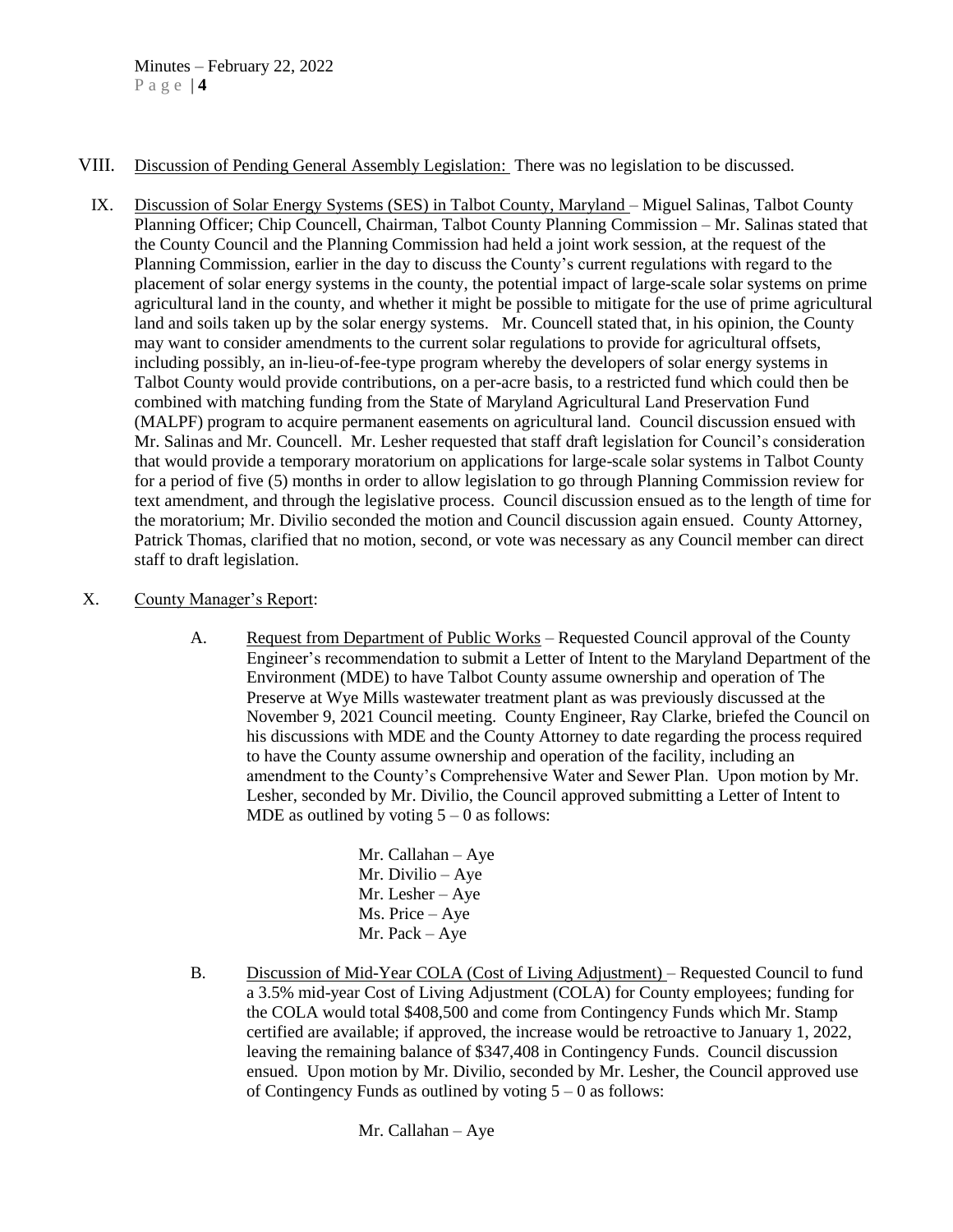Mr. Divilio – Aye Mr. Lesher – Aye Ms. Price – Aye Mr. Pack – Aye

- XI. Public Comments: Members of the public were afforded an opportunity to comment on matters of interest to them.
- XII. Council Comments:
	- Mr. Pack Mr. Pack stated that he hoped everyone had had a happy Presidents' Day.
	- Ms. Price Ms. Price wish everyone a happy 2/22/22 Tuesday.

Mr. Divilio - Mr. Divilio stated that, after listening to the caller's comments, in his opinion, there is a lot of misinformation, confusion, and fear that everyone loves to spread. He clarified that the project referenced is a Town of Trappe project and therefore Trappe would maintain the Lakeside wastewater treatment facility; if it failed, it would be the burden of the Town of Trappe, not Talbot County citizens. After Mr. Thomas confirmed that the facility is located within the corporate limits of the Town of Trappe, Mr. Divilio stated that, in his opinion, the idea that individuals keep claiming about the Town of Trappe being incapable of running a (wastewater treatment) facility really bothers him since Talbot County, in his opinion, finds and retains excellent people. He stated that we have the benefit of people moving here from all over the world because of the wonderful things we have and that in the "little America in Maryland" one can surf in the summertime and ski in the wintertime in Deep Creek. He stated that we have beautiful waters, we are close to D.C., the Kennedy Center, we attract amazing individuals with excellent educations and our schools educate students who come back and have wonderful careers here. Mr. Divilio stated that hearing people in the community say that the small municipality of Trappe is incapable of operating a facility really offends him because that's speaking to his peers on the Town Council. He stated that he does not expect them to be wastewater treatment facility experts, just as he is not for Talbot County, but thank goodness for Ray Clarke and his team for reference, and he expects Trappe to do the exact same thing. Mr. Divilio stated that, in his opinion, Easton can only grow so big; at some point we are going to grow into Caroline County down Matthewstown Road or we are going to extend all the way to St. Michaels and Oxford – or, we can stop the growth in Easton and focus the growth in another area that has been building and getting ready for this for over a decade. Mr. Divilio reiterated that he does not understand spreading of fear and it really bothers him; he is always happy to sit down with citizens and go through things and he responds to the emails he gets. He stated that he is glad we are moving forward with this. He stated that we keep hearing "what about the school – what are we going to do about the school? – are you going to build a bigger White Marsh? He stated that we are not going to build a bigger Easton Elementary – that school is already maxed out – it's brand new and it is full – so yes, eventually, White Marsh will be expanded, but that does not mean a third roof on Easton Elementary School. He stated that, in his opinion, there are a lot of great things going on the community and a lot of great people in the community, but there are also individuals who get pleasure out of spreading gossip and misinformation. He stated that he does not like it, has a real problem with it, and finds it unethical. Mr. Divilio concluded his comments by apologizing for his rant but, in his opinion, it is just so disappointing because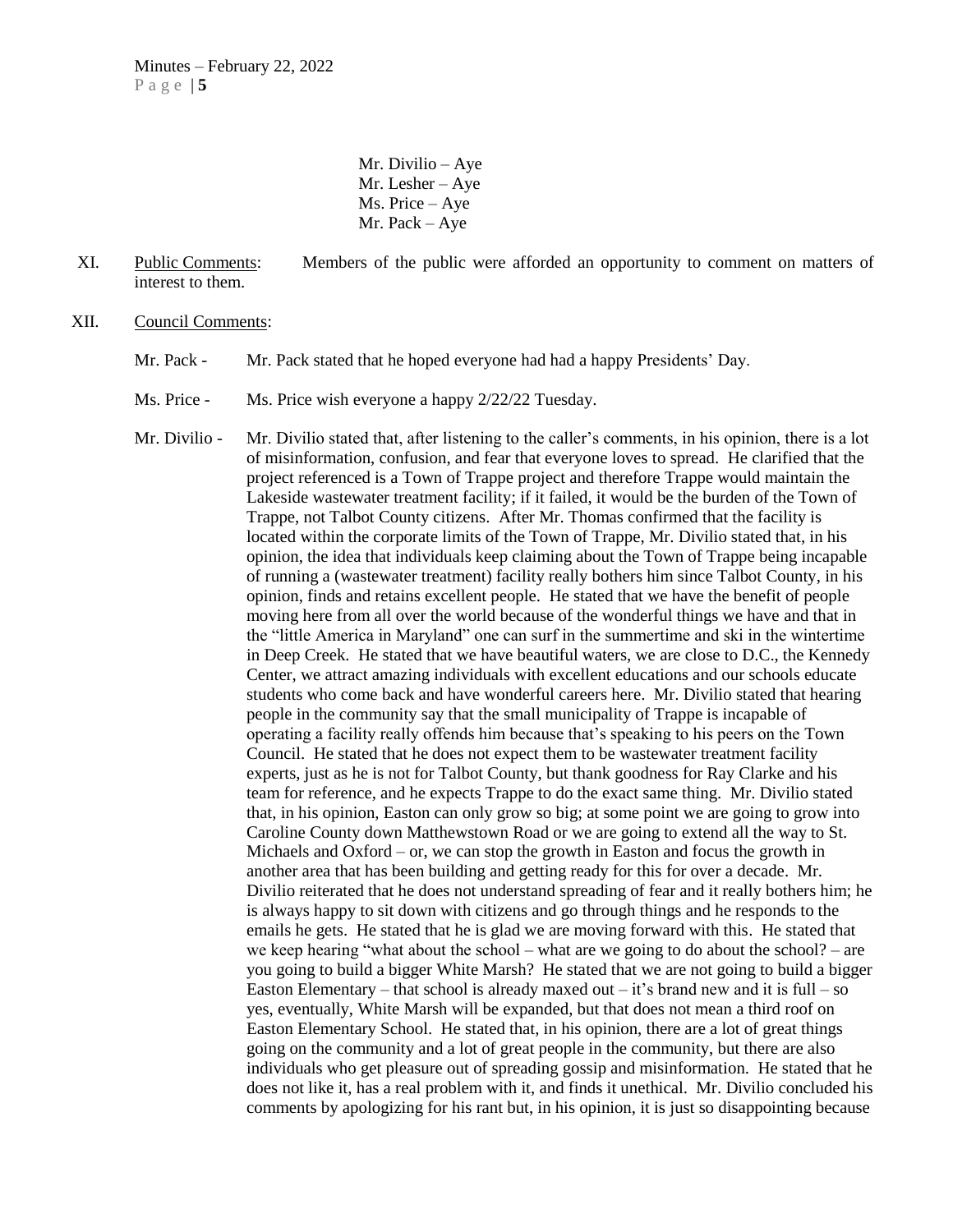we do have some excellent people here at the top who are going to make sure we are happy, we are healthy and safe.

- Mr. Lesher No comments.
- Mr. Callahan- Mr. Callahan stated that with everything that is going on with the Town of Trappe, he is very proud of them for moving forward with their new wastewater treatment plant and, in his opinion, it is a big move for them and thinks they have great things coming – they have a great Council and he commends them. Mr. Callahan concluded his comments by offering the County's assistance if needed.
- XIII. The Council voted to adjourn and to reconvene on Tuesday, March 1, 2022 at 4:00 p.m. for virtual budget presentations from County departments and agencies; on Thursday, March 3, 2022 at 4:30 p.m. for budget presentations from County departments and agencies; and to reconvene on Tuesday, March 8, 2022 at 2:00 p.m. for a work session with Sheriff Gamble, staff, representatives from the Towns of Easton, Oxford, and St. Michaels, and their respective police chiefs on *HB670, Maryland Police Accountability Act of 2021*; and to convene in Open Session and immediately adjourn into Closed Session for discussion of legal, personnel and real estate matters as listed on the statement for closing the meeting, and at 6:00 p.m. for the virtual meeting by voting 5– 0 as follows:

Mr. Callahan - Aye Mr. Divilio – Aye Mr. Lesher – Aye Ms. Price – Aye Mr. Pack – Aye

The meeting adjourned at 8:38 p.m.

The transcript of the February 22, 2022 County Council meeting is available for review in the Office of the Talbot County Manager during regular office hours.

XIV. Work Session with Planning Commission on Lakeside Project – The County Council held a virtual joint work session with members of the Planning Commission on Tuesday, February 15, 2022 at 5:00 p.m. to discuss the Lakeside project. Specifically, the joint work session was scheduled to discuss the letter received from Lee Currey, Director, Water and Science Administration, Maryland Department of the Environment (MDE) dated February 3, 2022 addressed to the County Council and the Planning Commission seeking clarification of the positions of both bodies regarding the proposed Lakeside/Trappe East project as MDE has received conflicting information regarding the project's inclusion in the County's Comprehensive Water and Sewer Plan (CWSP) and its consistency with the County's Comprehensive Plan. The County Council adopted Resolution No. 281 in August 2020 to amend the CWSP to include the Lakeside/Trappe East project. In August 2021 Resolution No. 308 was introduced by Council Vice President Lesher to rescind Resolution No. 281 and in December 2021 Resolution No. 313 was introduced by Council President Callahan, Council Vice President Lesher and Council Member Price to amend the CWSP regarding the connection of Phase 1, Section 1 of the Lakeside project to the existing Trappe Wastewater System. In December 2021, the Planning Commission, by a vote of 3-2, rescinded certification that Resolution No. 281 was consistent with the County's Comprehensive Plan. In January 2022, the Planning Commission, by a vote of 3-2, found that Resolution No. 313 was inconsistent with the County's Comprehensive Plan. The Planning Commission has not yet reviewed Resolution No. 308 for consistency with the County's Comprehensive Plan. Discussion ensued with Council members, Planning Commission members and County staff regarding information received from the public on the Lakeside project, the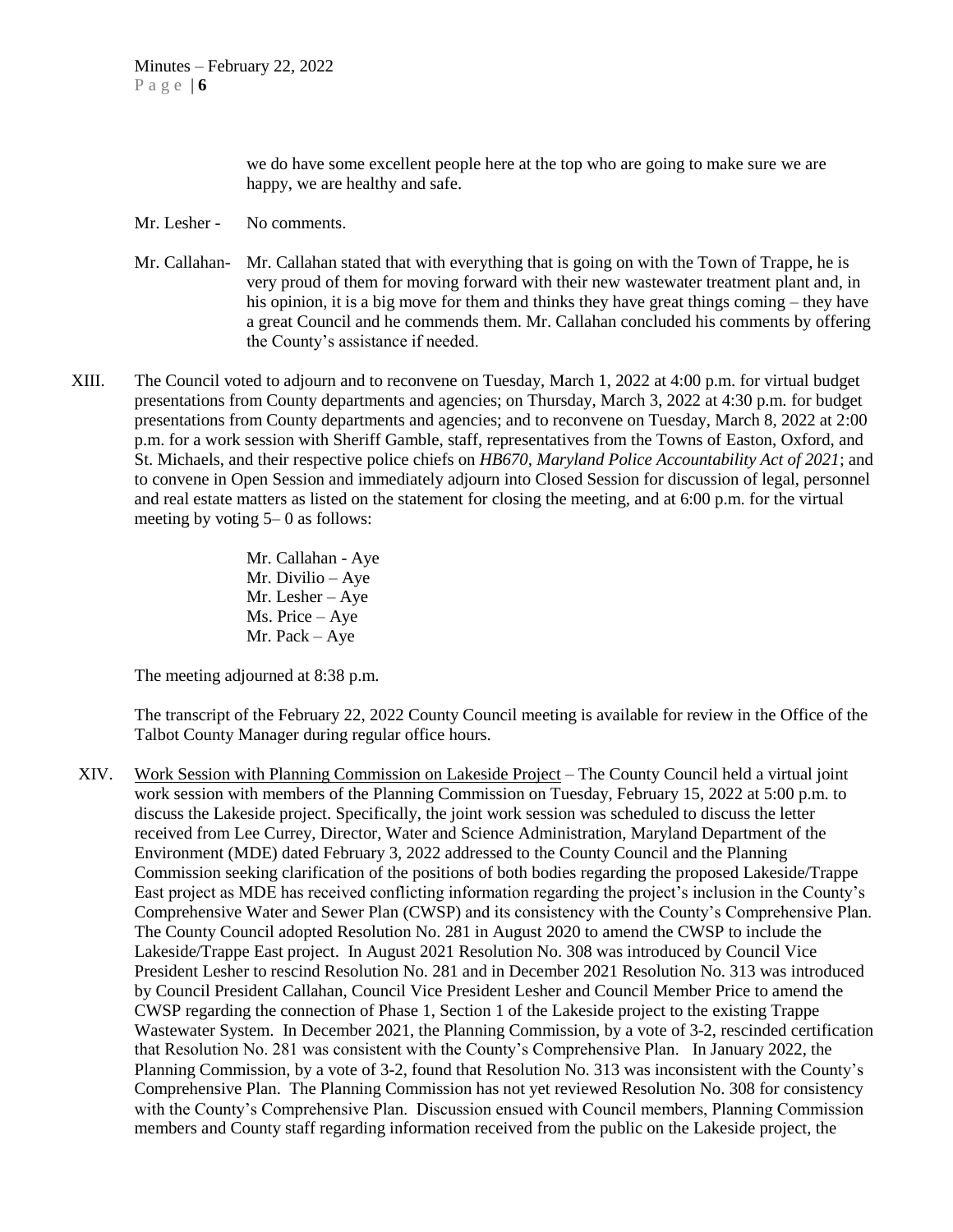status of the Town of Trappe's wastewater treatment plant, the roles of each body, as well as MDE, in the review of CWSP amendments and consistency with the County's Comprehensive Plan and next steps with regards to review of Resolution No. 308, Resolution No. 313 and amendment to Resolution No. 313. Following the Planning Commission's meeting on March 2nd and the County Council's meeting on March 8<sup>th</sup>, a response will be drafted to MDE.

XV. Work Session with Planning Commission on Solar Energy Systems (SES) – The County Council held a virtual joint work session with members of the Planning Commission and Planning and Zoning staff on Tuesday, February 22, 2022 at 3:00 p.m. Council member Corey W. Pack, and Planning Commission member Paul Spies were absent. The purpose of the work session was to discuss current regulations for large-scale solar energy systems (SES) and to review possible changes to § 190-32.4 (D) (2) Mitigation. to offset agricultural land taken up by large-scale solar energy systems as a means of preservation of agricultural land. Brennan Tarleton, Assistant Planning Officer, suggested that Talbot County compare its solar energy system regulations with those of other jurisdictions in Maryland. Chip Councell, Chair, Planning Commission, stated that the Maryland Clean Energy Jobs Act of 2018 requires that the state obtain 50% of its energy from renewable sources by 2030, and develop a strategy to have 100% of the state's energy come from renewable sources by 2040. He briefed the Council on information in, and recommendations of, the Final Report of the Governor's Task Force on Renewable Energy Development and Siting dated August 14, 2020, including the projection that between 7,750 and 33,000 acres of farmland in Maryland (23,000 acres anticipated) will be devoted to utility-scale solar energy systems, and the establishment of an off-set requirement for farmland development. One of the recommendations of the Task Force was to explore an expansion of the Maryland Agricultural Land Preservation Foundation (MALPF) program to assist with preservation of agricultural land whereby MALPF would manage funding sent to it from the counties; MALPF would then designate the funding for acquisition of properties in the queue for preservation. Mr. Councell stated that if the County puts in 40%, the State will match 60%. Council discussion ensued with Mr. Councell and members of the Planning Commission and staff regarding current preservation price per acre in Talbot County, role of the Public Service Commission; acreage currently permitted to be utilized for solar energy systems in Talbot County; tax consequences to landowners; concerns systems which could be abandoned by a developer; decommissioning of systems at end of leases, and a possible moratorium on large-scale solar energy systems. Prior to conclusion of the work session, Mr. Salinas introduced new staff member Anne Roane who is a Planner III. Council members welcomed Ms. Roane.

# XVI. Summary of Closed Session Held on February 22, 2022:

1. Statement of the time, place, and purpose of the closed session:

| Time of closed session:  | 4:05 p.m. to $6:00$ p.m.                                                                     |
|--------------------------|----------------------------------------------------------------------------------------------|
| Place of closed session: | Via WebEx Events                                                                             |
|                          | Purpose of the closed session: To consider various matters as set forth in the statement for |
|                          | closing the meeting                                                                          |

2. Record of the vote of each member as to closing the session:

|                  | Names of members voting aye: Callahan, Divilio, Lesher, Pack |
|------------------|--------------------------------------------------------------|
| Members opposed: | None                                                         |
| Abstaining:      | None                                                         |
| Absent:          | Price (arrived at 4:08 p.m.)                                 |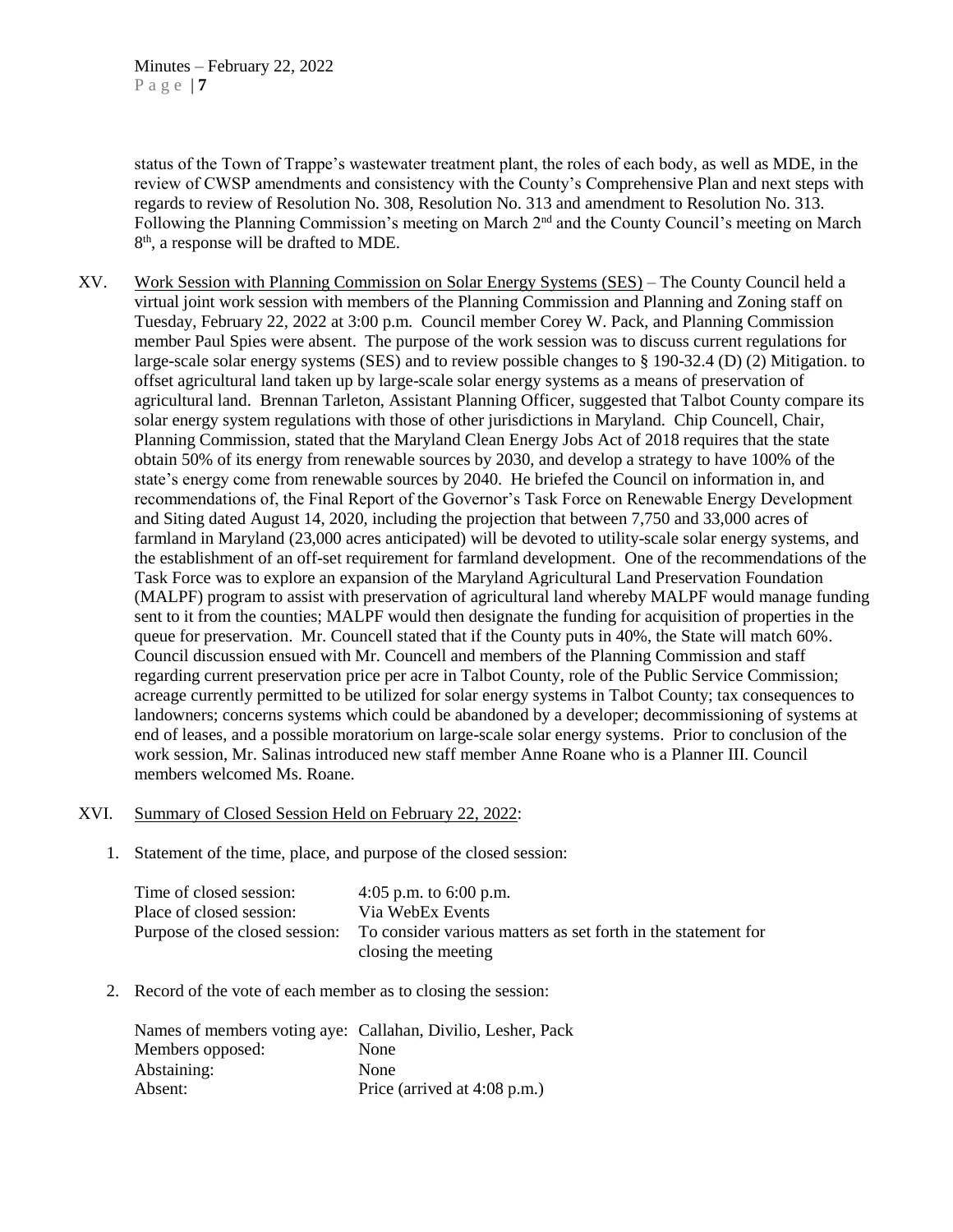3. Statutory authority to close session and listing of each topic actually discussed, persons present, and each action taken in the session:

| <b>Topic</b>         | <b>Statutory</b>  | <b>Reason for</b>               | <b>Persons Present</b>                | <b>Action Taken</b> |
|----------------------|-------------------|---------------------------------|---------------------------------------|---------------------|
| <b>Description</b>   | <b>Authority</b>  | <b>Closed Session</b>           |                                       |                     |
| To discuss           | GP § 3-305 (b)    | <b>Discussion</b><br>Discussion | Chuck Callahan,                       | No action           |
| personnel matter     | (1)(i)            | involves specific               | Frank Divilio,                        |                     |
| regarding            |                   | individuals                     | Pete Lesher,                          |                     |
| compensation         |                   |                                 | Corey Pack, Laura                     |                     |
|                      |                   |                                 | Price, Clay Stamp,                    |                     |
|                      |                   |                                 | Jessica Morris,                       |                     |
|                      |                   |                                 | David Edwards,                        |                     |
|                      |                   |                                 | Jamie Honigman                        |                     |
|                      |                   |                                 | (HR InTune),                          |                     |
|                      |                   |                                 | Scott Gaul (HR                        |                     |
|                      |                   |                                 | InTune)                               |                     |
| To discuss           | GP § 3-305(b)(3)  | To protect                      | Chuck Callahan,                       | No action           |
| possible             |                   | County's                        | Frank Divilio,                        |                     |
| acquisition of       |                   | bargaining                      | Pete Lesher,                          |                     |
| property in Easton   |                   | position regarding              | Corey Pack, Laura                     |                     |
| for a public         |                   | the potential                   | Price, Clay Stamp,                    |                     |
| purpose              |                   | acquisition of a                | Jessica Morris,                       |                     |
|                      |                   | specific parcel of              | Patrick Thomas,                       |                     |
|                      |                   | real property for a             | Joye Nagle                            |                     |
|                      |                   | public purpose                  |                                       |                     |
| Legal advice on      | GP $§$ 3-305 (b)  | Confidential                    | Chuck Callahan,                       | No action           |
| opioid litigation    | (7)(8)            | attorney-client                 | Frank Divilio,                        |                     |
|                      |                   | discussion                      | Pete Lesher,                          |                     |
|                      |                   | regarding status of             | Corey Pack, Laura                     |                     |
|                      |                   | litigation                      | Price, Clay Stamp,<br>Jessica Morris, |                     |
|                      |                   |                                 | Patrick Thomas,                       |                     |
|                      |                   |                                 | <b>Bruce Bernstein</b>                |                     |
|                      |                   |                                 | (DiCello Levitt                       |                     |
|                      |                   |                                 | Gutzler LLC),                         |                     |
|                      |                   |                                 | <b>Adam Levitt</b>                    |                     |
|                      |                   |                                 | (DiCello Levitt                       |                     |
|                      |                   |                                 | Gutzler LLC),                         |                     |
|                      |                   |                                 | Roxana Pierce                         |                     |
|                      |                   |                                 | (Robbins Geller                       |                     |
|                      |                   |                                 | Rudman & Dowd)                        |                     |
| Legal advice on      | GP $\S$ 3-305 (b) | Confidential                    | Chuck Callahan,                       | No action           |
| litigation (Petition | (7)(8)            | attorney-client                 | Frank Divilio,                        |                     |
| 21-02/Preserve       |                   | discussion                      | Pete Lesher,                          |                     |
| Talbot History,      |                   | regarding status of             | Corey Pack, Laura                     |                     |
| Inc.)                |                   | litigation                      | Price, Clay Stamp,                    |                     |
|                      |                   |                                 | Jessica Morris,                       |                     |
|                      |                   |                                 | Patrick Thomas                        |                     |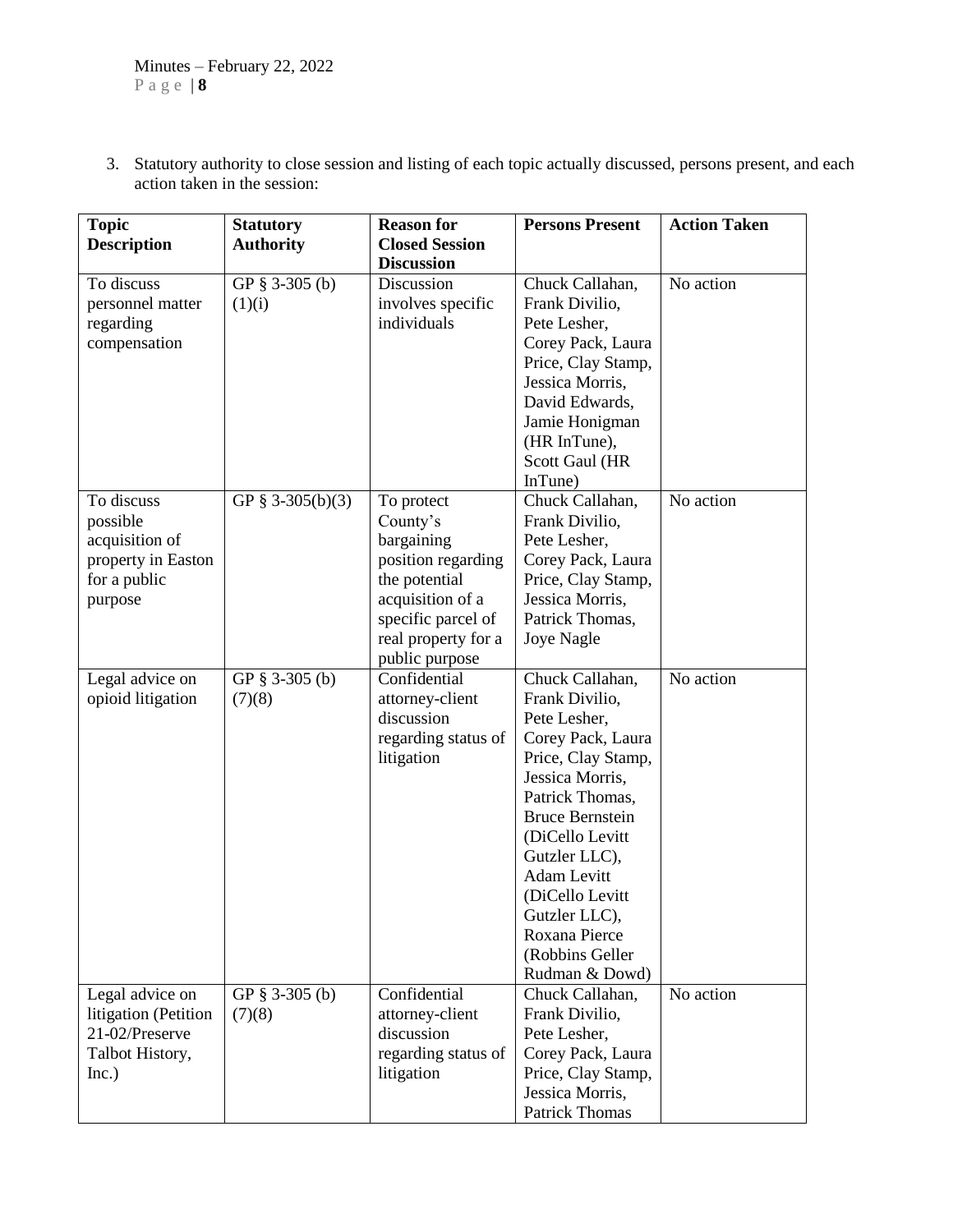# **CASH STATEMENT 2/15/2022**

| <b>BALANCE 2/08/2022</b>                                 | 50,043,159.17    |
|----------------------------------------------------------|------------------|
| CIGNA CLAIMS PAID THRU 2/7/2022                          | (71,059.43)      |
| <b>FY22 EASTON HIGH SCHOOL ROOF PROJECT</b>              | (33,858.15)      |
| ELECTION BOARD PPE 1/25/2022 & 2/2/2022                  | (13,369.12)      |
| USDA/RD MTHLY BOND PYMT #97-08                           | (1,304.00)       |
| USDA/RD QTRLY BOND PYMT #92-04                           | (2,833.00)       |
| AGRICULTURAL TRANSFER TAX PAYMENT 1/2022                 | (68,250.00)      |
| STATE REPORT 1/2022                                      | (242, 779.95)    |
| <b>RETURNED CHECK #2542</b>                              | (177.50)         |
| RETURNED PAYMENTUS PAYMENT                               | (2,201.21)       |
| <b>DEPOSITS</b>                                          | 468,623.06       |
| <b>CHECKS</b>                                            | (1, 113, 088.98) |
| VOIDED CHECK(S) # 356270, 356345, 356550, 356934, 357058 | 10,483.12        |
| <b>BALANCE 2/15/2022</b>                                 | 48,973,344.01    |
| <b>INVESTMENTS - CERTIFICATES OF DEPOSIT</b>             |                  |
| Certificate Date<br><b>Maturity Date</b><br>Yield        | Amount           |

| PNC-MLGIP INVESTMENTS TOTAL<br>BAYVANGUARD BANK | $0.07\%$ | 20,500,000.00<br>10,213,058.40 |
|-------------------------------------------------|----------|--------------------------------|
| <b>TOTAL INVESTED</b>                           |          | <u>30.713.058.40</u>           |
| PETTY CASH BALANCE                              |          | 12,175.00                      |
| <b>GRAND TOTAL ALL FUNDS</b>                    |          | 79,698,577.41                  |

**CASH STATEMENT 2/22/2022**